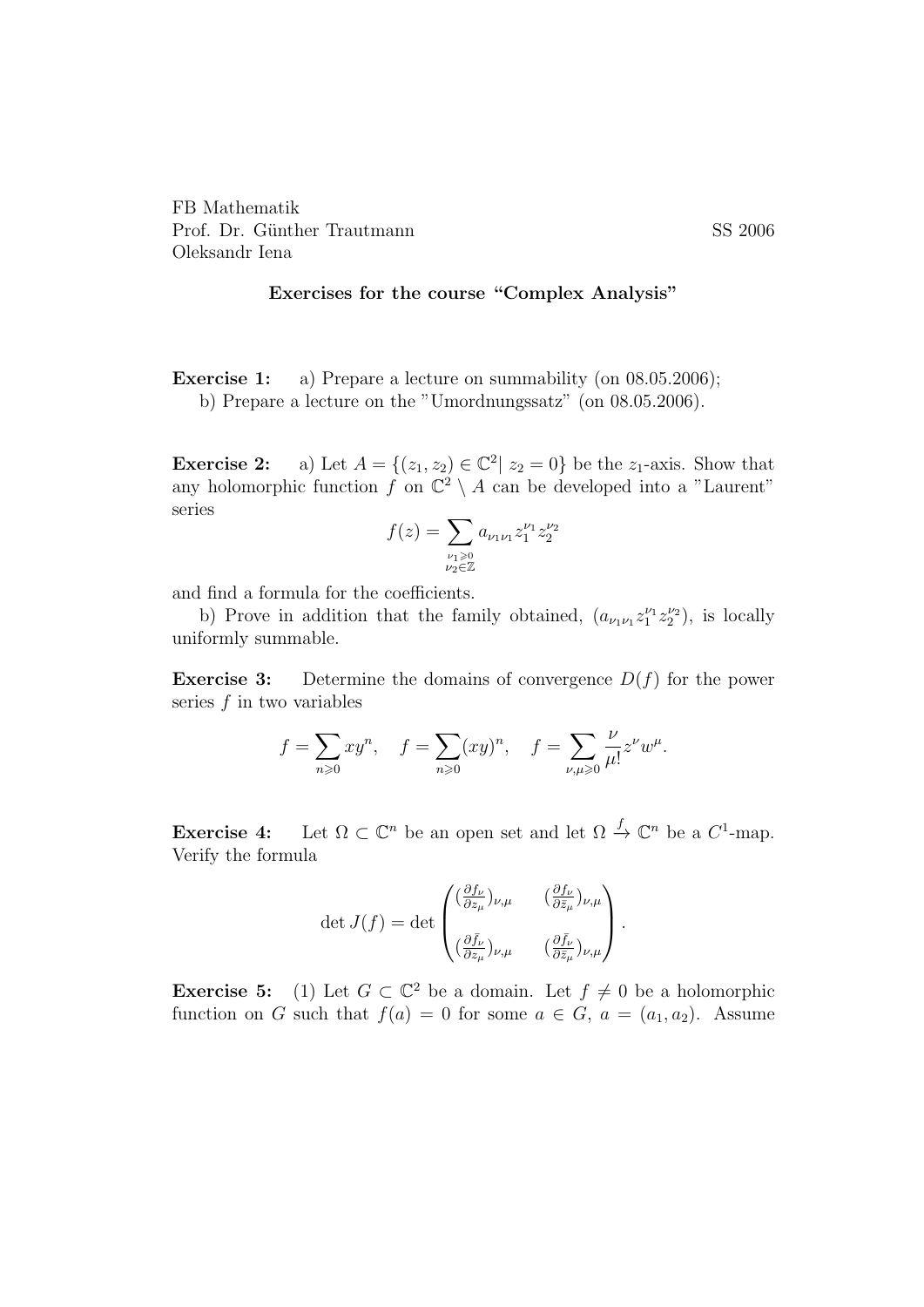∂f  $\frac{\partial f}{\partial z_2}(a) \neq 0$ . Show that there are open neighbourhoods  $U_1(a_1)$ ,  $U_2(a_2) \subset \mathbb{C}$ and a holomorphic function g on  $U_1$  such that

$$
\{(z_1, z_2) \in U_1 \times U_2 | f(z_1, z_2) = 0\} = \{(z, g(z)) | z \in U_1\}.
$$

Hint: use the local inversion theorem for the mapping

$$
(z_1, z_2) \mapsto (z_1, f(z_1, z_2)).
$$

(2) Indicate the generalization of (1) for domains  $G \subset \mathbb{C}^m \times \mathbb{C}^n$  and holomorphic mappings  $G \stackrel{f}{\to} \mathbb{C}^n$  with a sketch of the proof.

**Exercise 6:** (1) Let  $G \subset \mathbb{C}^n$  be a domain, let  $f \neq 0$  be a holomorphic function on  $G$ , and let

$$
\{z \in G | f(z) = 0\}
$$

be the zero set of f. Show that the interior  $\hat{Z}$  is empty.

(2) Show that for any  $a \in \mathbb{Z}$  there is a complex line L through a such that a is an isolated point of  $L \cap Z$  (there exists  $U(a)$  such that  $L \cap Z \cap U = \{a\}$ ). A complex line through a should be the image of an affine map  $\mathbb{C} \to \mathbb{C}^n$ ,

$$
z \mapsto (a_1 + \lambda_1 z, \dots, a_n + \lambda_n z).
$$

(3) Choose a complex line as in (2). Then after a linear change of coordinates there are coordinates  $z_1, \ldots, z_n$  of  $\mathbb{C}^n$  such that

$$
L = \{z_1 = a_1, \ldots, z_{n-1} = a_{n-1}\},\
$$

and there are radii  $0 < r_1, \ldots, r_n, 0 < \rho_n < r_n$  such that

$$
\{z \in \mathbb{C}^n | |z_{\nu} - a_{\nu}| < r_{\nu} \text{ for } 1 \leq \nu \leq n - 1, \rho < |z_n - a_n| < r_n\}
$$

does not meet  $Z \cap P_r(a)$ . Draw a figure!

(4) Show, using (3), that any bounded holomorphic function g on  $P_r \setminus Z$ can be holomorphically extended to the whole of  $P_r$ .

(5) (First Riemann extension theorem) Let g be a holomorphic function on  $G \setminus Z$  and assume that q is bounded near Z (for all  $a \in Z$  there exists a neighbourhood  $U(a)$  such that  $g|_{U\setminus Z}$  is bounded). Then g can be holomorphically extended across Z.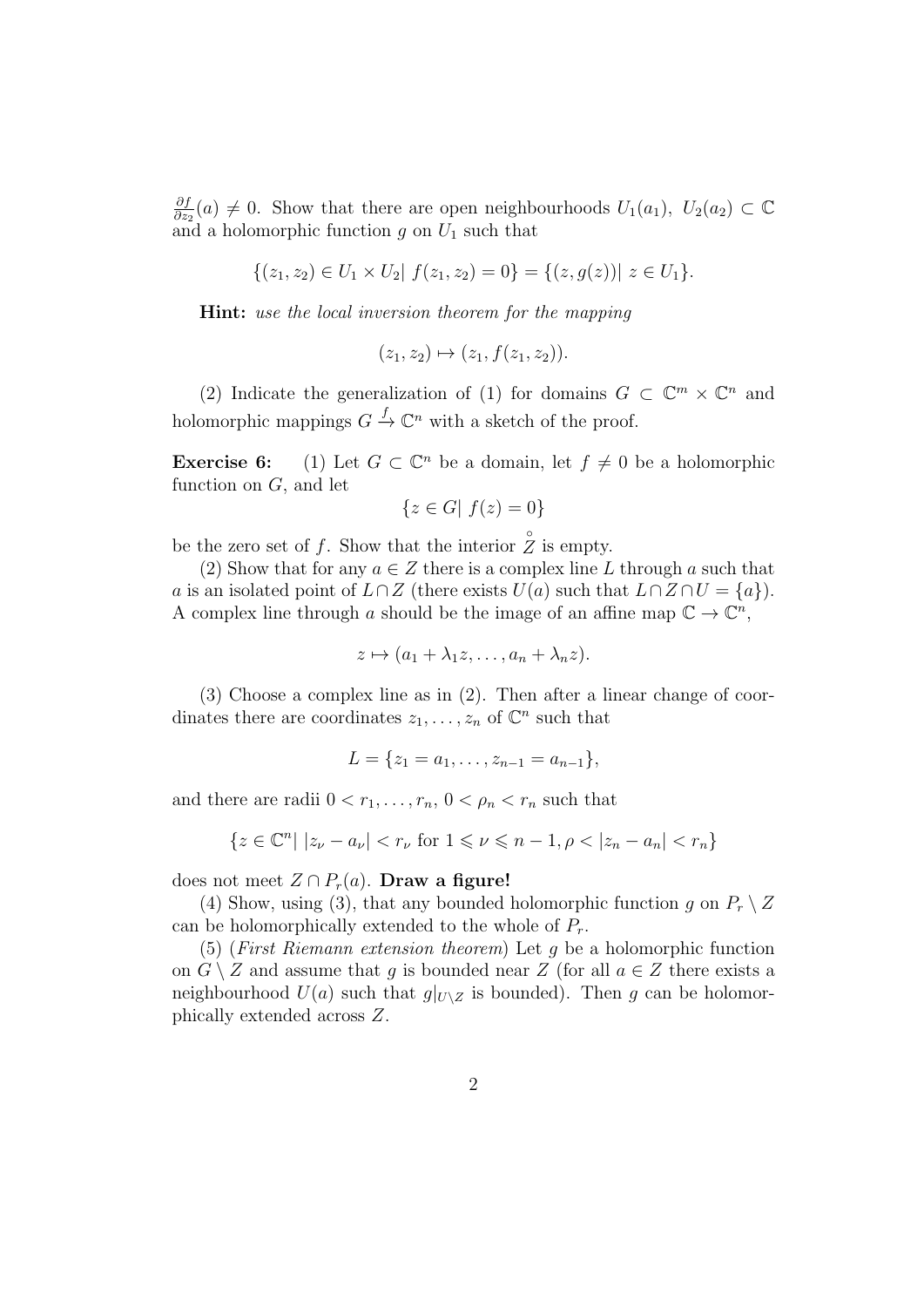**Definition.** Let  $(X, \mathcal{A})$  and  $(Y, \mathcal{B})$  be complex manifolds. A continuous map  $X \stackrel{f}{\to} Y$  is called holomorphic if for any charts  $(U, \varphi) \in \mathcal{A}$  and  $(V, \psi) \in \mathcal{B}$  the map (also called local expression of f)  $\psi \circ f \circ \varphi^{-1} : \varphi(U \cap f^{-1}(V)) \to \psi(V)$ is holomorphic.

Exercise 7:  $\stackrel{f}{\rightarrow} \hat{\mathbb{C}}$  be one of the maps

$$
f(z) = \begin{cases} 1/z & z \neq 0, \infty \\ 0 & z = \infty \\ \infty & z = 0 \end{cases}, \quad f(z) = \begin{cases} z + a & z \neq \infty \\ \infty & z = \infty \end{cases}.
$$

Show that  $f$  is holomorphic and has a holomorphic inverse.

**Exercise 8:** Let  $X \subset \mathbb{C}$  be a domain and let f be a meromorphic function on X (i. e., there exists a discrete set  $A \subset X$  such that f is holomorphic on  $X \setminus A$  and has a pole at each  $a \in A$ ). Let  $X \xrightarrow{\hat{f}} \hat{\mathbb{C}}$  be defined by

$$
\hat{f}(x) = \begin{cases} f(x) & \text{if } x \notin A \\ \infty & \text{if } x \in A. \end{cases}
$$

Show that  $\hat{f}$  is a holomorphic map.

Exercise 9:  $\stackrel{f}{\rightarrow} Y$  and  $X \stackrel{g}{\rightarrow} Y$  be holomorphic maps between complex manifolds and assume that  $f$  and  $g$  coincide on some non-empty open subset of X. Prove that  $f = q$ .

**Exercise 10:** Let  $V \stackrel{A}{\rightarrow} V$  be a linear isomorphism of the  $\mathbb{C}$  - vector space V, dim  $V = n + 1$ . Verify that the map  $\langle v \rangle \mapsto \langle A(v) \rangle$  is a holomorphic map from  $\mathbb{P}(V)$  to  $\mathbb{P}(V)$ .

Exercise 11: Let  $H \subset \mathbb{C}^{n+1}$  be any n - dimensional linear subspace with equation  $a(z) = a_0z_0 + \cdots + a_nz_n = 0$ , assume that  $a_i \neq 0$  and let

$$
U=\mathbb{P}_n(\mathbb{C})\setminus\mathbb{P}(H)\xrightarrow{\varphi}\mathbb{C}^n
$$

be defined by

$$
\langle x \rangle \mapsto \left(\frac{x_0}{a(x)}, \dots, \frac{\widehat{x}_i}{a(x)}, \dots, \frac{x_n}{a(x)}\right).
$$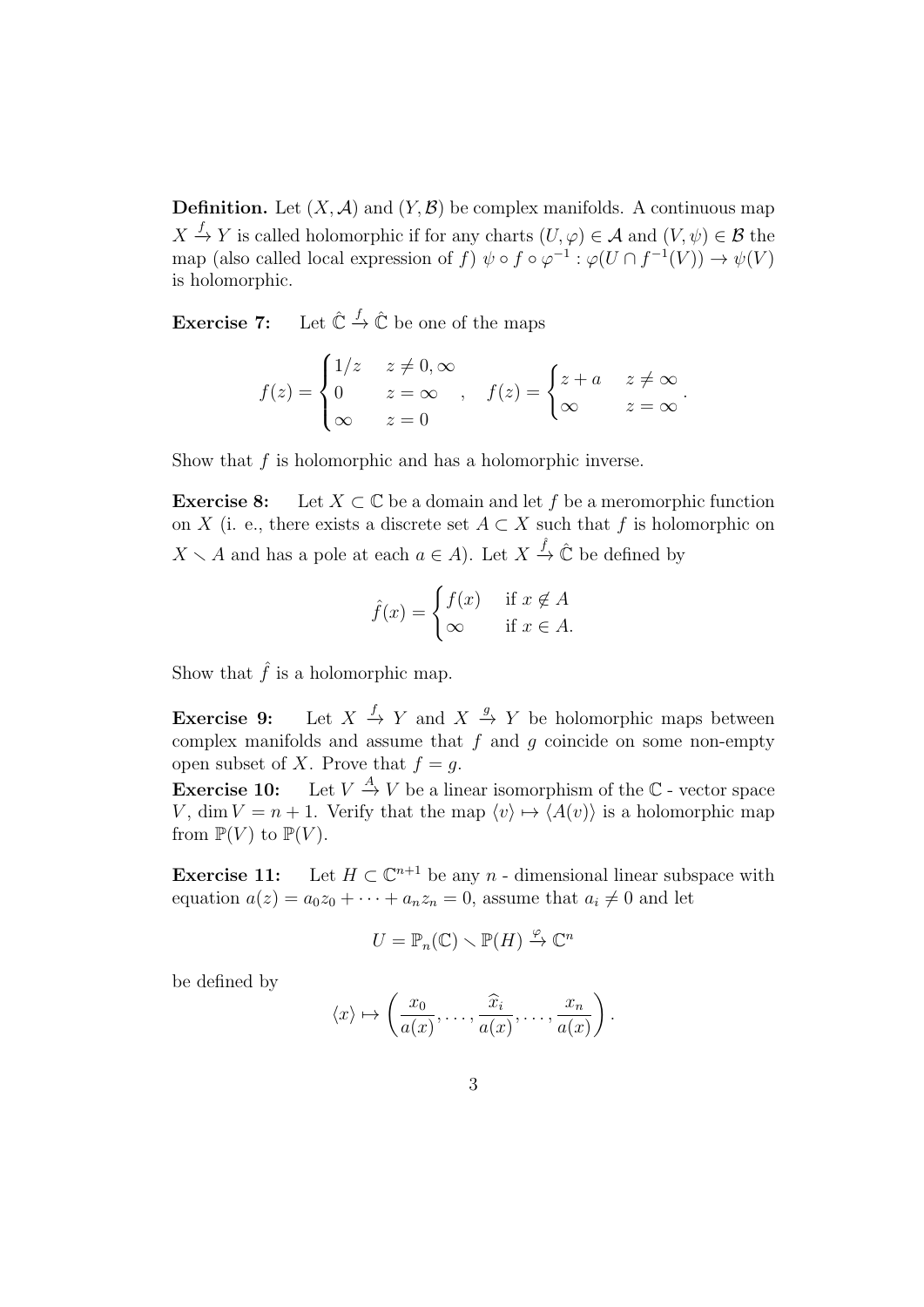Verify that  $(U, \varphi)$  belongs to the completion of the atlas

$$
\mathcal{A} = \{(U_0, \varphi_0), \ldots, (U_n, \varphi_n)\}
$$

as defined in the lectures.

**Exercise 12:** Let  $C \subset \mathbb{P}_2(\mathbb{C})$  be a conic (defined by a homogeneous polynomial of degree 2). Then any line  $L$  (defined by a linear form) meets  $C$  in 2 distinct points or is "tangent" to  $C$ .

Hint: consider affine charts as neighbourhoods of the intersection points.

**Definition.** Let  $D \subset \mathbb{C}^n$  be a domain, let  $f_1, \ldots, f_k \in \mathcal{O}(D)$  be holomorphic functions and let

$$
A := Z(f_1, \dots, f_k) = \{x \in D | f_1(x) = \dots = f_k(x) = 0\}
$$

be the common zero locus. A is called an analytic set. A is called smooth (non-singular) at  $a \in A$ , or a is a smooth point of A, if there is an open neighbourhood  $U(a) \subset D$  such that  $A \cap U$  is a submanifold of U. The singular locus of A is the complement of the set of smooth points of A.

**Exercise 13:** Determine the singular locus of  $Z(f) \subset \mathbb{C}^2$  for  $f = z_1^3 - z_2^2$ and  $f = z_1^2 - z_2^2 - z_2^3$  and try to draw a picture of  $Z(f)$  near the origin.

**Exercise 14:** Let f and g be the holomorphic functions on  $\mathbb{C}^4$  given by  $f = z_1^3 + z_2^3 + z_3^3 + z_4^3$  and  $g = z_3^2 - z_1 z_2$ .

a) Determine the singular locus of  $Z(f)$  and  $Z(g)$ .

b) Determine the singular locus of  $Z(f, g)$ .

**Exercise 15:** Let  $C \subset \mathbb{P}_3(\mathbb{C})$  be the set of points  $\langle z_0, z_1, z_2, z_3 \rangle$  with

$$
\operatorname{rank}\begin{pmatrix} z_0 & z_1 & z_2 \\ z_1 & z_2 & z_3 \end{pmatrix} \leq 1.
$$

a) Show that  $C$  is well defined by this condition and that  $C$  is a smooth curve, i. e., a submanifold of dimension 1 in  $\mathbb{P}_3(\mathbb{C})$ .

b) Can C be biholomorphic to  $\mathbb{P}_1(\mathbb{C})$  as a complex manifold? If yes, present a biholomorphic map.

**Exercise 16:** Let  $f_{d+1}, \ldots, f_n \in \mathbb{C}[z_0, \ldots, z_n]$  be homogeneous polynomials (of possibly different degrees),  $0 < d \le n$ , and let

$$
A = Z(f_{d+1}, \ldots, f_n) = \{ \langle x \rangle | f_{d+1} = \cdots = f_n = 0 \}.
$$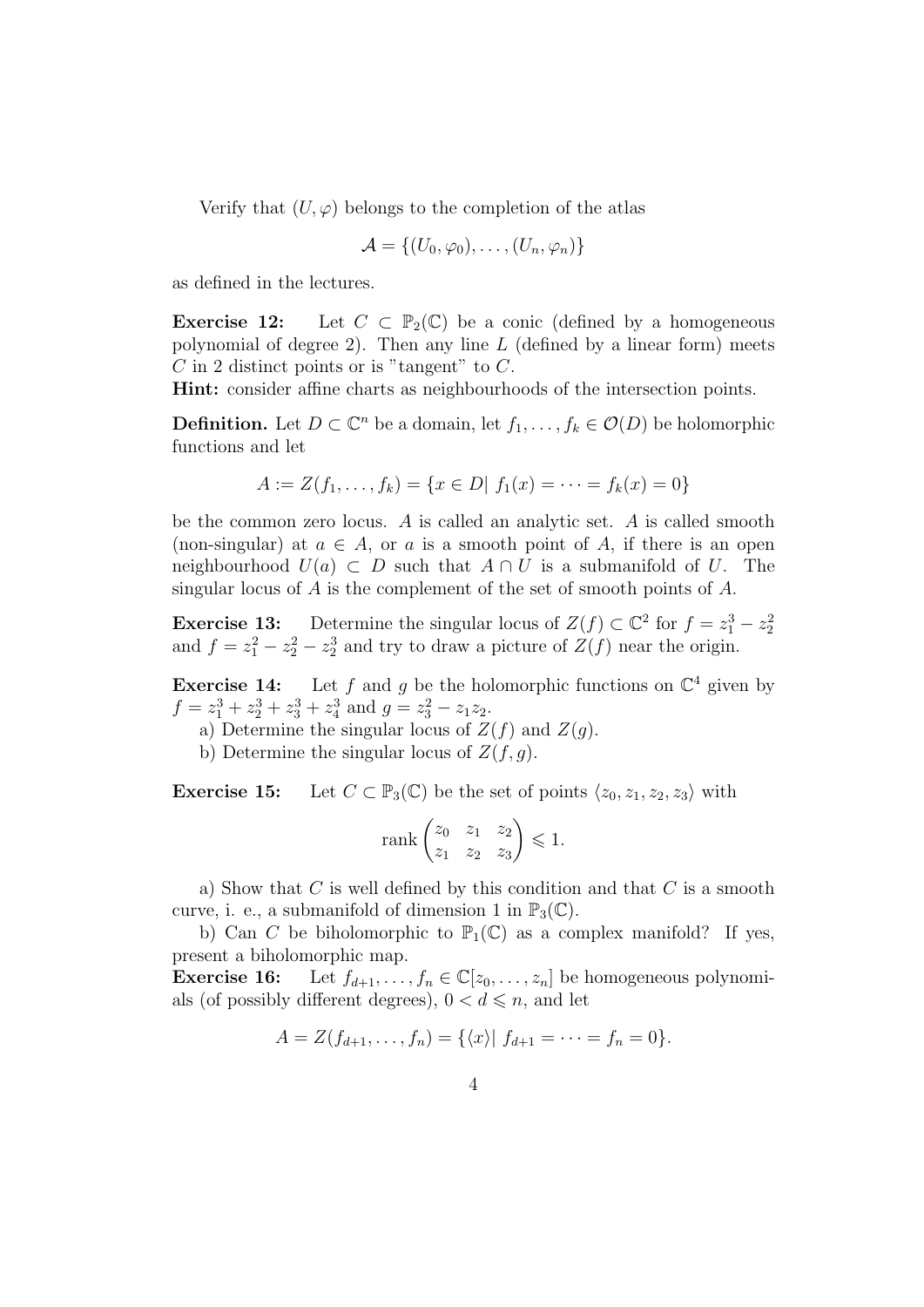Assume that rank  $\left(\frac{\partial f_\mu}{\partial z}\right)$  $\left(\frac{\partial f_\mu}{\partial z_\nu}(a)\right) = n - d$  for any  $\langle a \rangle \in A$ . Verify that A is a submanifold of  $\mathbb{P}_n(\mathbb{C})$  of dimension d.

**Exercise 17:** (Rational normal curve in  $\mathbb{P}_n(\mathbb{C})$ ). Let  $\mathbb{P}_1(\mathbb{C}) \stackrel{f}{\to} \mathbb{P}_n(\mathbb{C})$  be defined by

$$
f(\langle t_0, t_1 \rangle) = \langle t_0^n, t_0^{n-1}t_1, \ldots, t_1^n \rangle.
$$

Show that

- (1)  $f$  is a well-defined, injective, holomorphic map;
- (2)  $C = \text{Im}(f)$  is a 1-dimensional submanifold (smooth curve);
- (3)  $\mathbb{P}_1(\mathbb{C}) \stackrel{f}{\to} C$  is biholomorphic;

(4) Try to find homogeneous polynomials whose common zero set is C (generalizing the case  $n = 2$ ).

**Exercise 18:** (Quadrics in  $\mathbb{P}_n(\mathbb{C})$ ) (1) Let  $\mathbb{P}_d(\mathbb{C}) \subset \mathbb{P}_n(\mathbb{C})$  be the inclusion

$$
\langle z_0,\ldots,z_d\rangle\mapsto\langle z_0,\ldots,z_d,0,\ldots,0\rangle.
$$

Verify that  $P_d(\mathbb{C})$  is a submanifold of dimension d.

(2) Let  $Z \subset \mathbb{P}_n(\mathbb{C})$  be defined as the zero locus of the polynomial  $f =$  $z_0^2 + \cdots + z_d^2$ ,  $0 < d \le n$ , and let

$$
L = \{ \langle x \rangle \in \mathbb{P}_n(\mathbb{C}) | x_0 = \cdots = x_d = 0 \}.
$$

(a) Show that  $L$  is the singular locus of  $Z$ .

(b) Let  $Q = Z \cap \mathbb{P}_d(\mathbb{C})$  then Q is a submanifold of  $\mathbb{P}_d(\mathbb{C})$  and of  $\mathbb{P}_n(\mathbb{C})$  of dimension  $d - 1$ .

(c) Show that  $L \cap Q = \emptyset$  and Z is the union of all those lines in  $\mathbb{P}_n(\mathbb{C})$ connecting a point in  $L$  with a point in  $Q$ . (Z is then called the join of  $L$ and Q and denoted  $L \vee Q$ .)

**Exercise 19:** Let X and Y be complex manifolds with atlases A and B respectively. Let  $X \times Y$  be the topological product.

(1) For  $(U, \varphi) \in \mathcal{A}$  and  $(V, \psi) \in \mathcal{B}$  show that  $(U \times V, \varphi \times \psi)$  is a chart of  $X \times Y$ 

(2) show that the set of product charts  $(U \times V, \varphi \times \psi)$ , where  $(U, \varphi) \in \mathcal{A}$ and  $(V, \psi) \in \mathcal{B}$ , is a holomorphic atlas of  $X \times Y$ .

**Exercise 20:** Let  $\Lambda \subset \mathbb{C}$  be a lattice.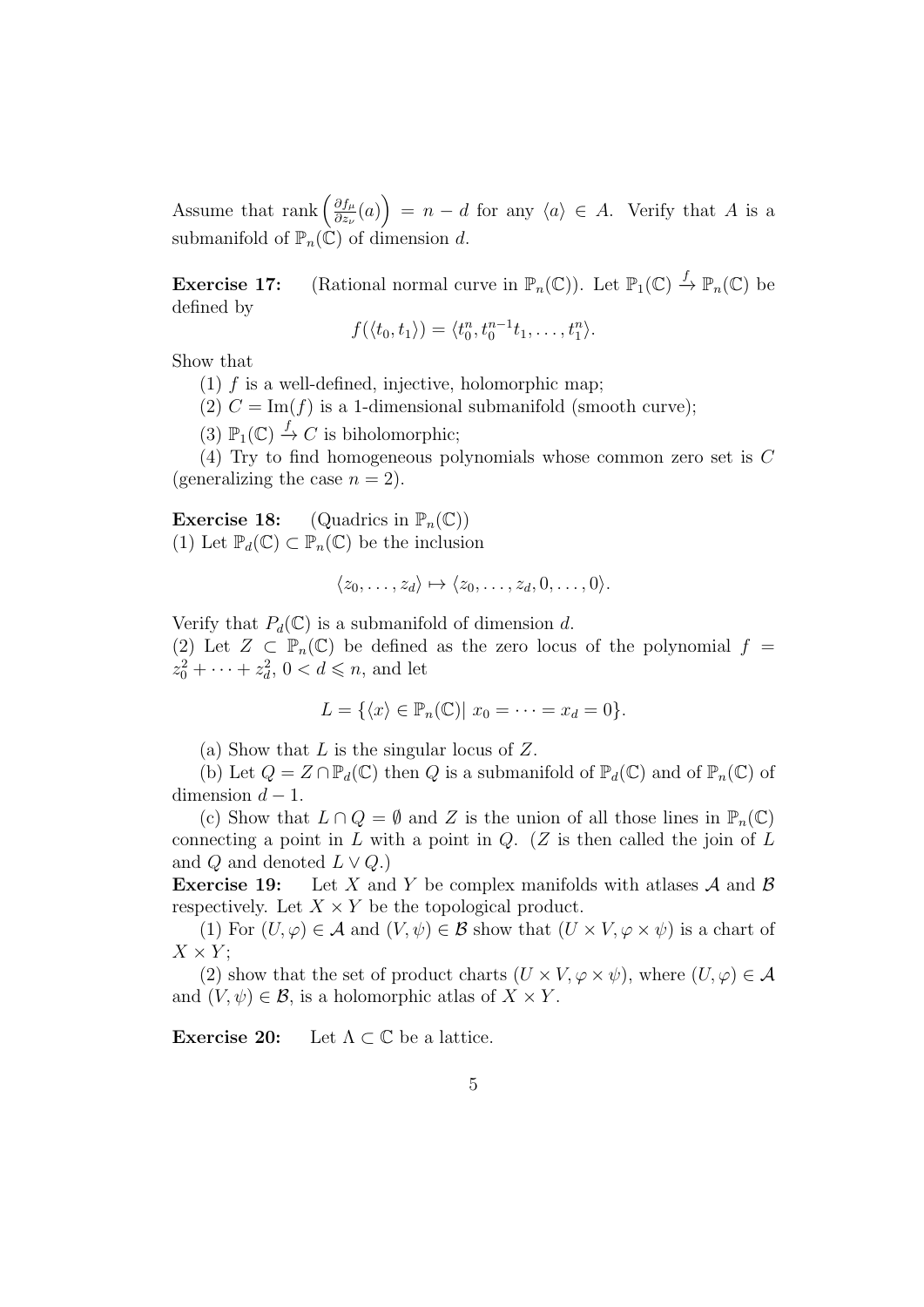(1) Let  $\mathbb{C}/\Lambda \times \mathbb{C}/\Lambda \stackrel{\mu}{\to} \mathbb{C}/\Lambda$  be the operation of addition in the quotient group. Show that it is a holomorphic map.

(2) Let  $a \in \mathbb{C}$  and let  $\mathbb{C}/\Lambda \stackrel{\alpha}{\to} \mathbb{C}/\Lambda$  be the map  $[x] \mapsto [a+x]$ . Show that  $\alpha$  is a biholomorphic map.

Exercise 21: (1) Let  $\Lambda, \Lambda' \subset \mathbb{C}$  be lattices and let  $\alpha \in \mathbb{C} \setminus \{0\}$  such that  $\alpha \Lambda \subset \Lambda'$ . Show that the multiplication map

$$
\mathbb{C}/\Lambda \xrightarrow{\cdot \alpha} \mathbb{C}/\Lambda'
$$

defined by  $[z] \mapsto [\alpha z]$  is well-defined and holomorphic.

(2) Show that the map  $\cdot \alpha$  is biholomorphic if and only if  $\alpha \Lambda = \Lambda'$ . **Exercise 22:** Show that a meromorphic function on a torus  $\mathbb{C}/\Lambda$  has equal numbers of zeroes and poles, both counted with multiplicities.

*Hint:* consider a meromorphic function f in  $\mathcal{M}(\mathbb{C})$  and use the integral R  $\partial V_a$  $f'(z)/f(z) dz$  for a suitable choice of a.

**Exercise 23:** Let f be a meromorphic function on  $\mathbb{C}/\Lambda$ , let  $[a_1], \ldots, [a_m]$ be its zeroes and  $[b_1], \ldots, [b_m]$  be its poles. Assume that each  $[a_\mu]$  or  $[b_\nu]$  is a simple zero or pole and they all are different. Show that

$$
[a_1] + \cdots + [a_m] = [b_1] + \cdots + [b_m]
$$

as elements of the group  $\mathbb{C}/\Lambda$ .

*Hint*: see previous exercise and consider an integral of  $zf'(z)/f(z)$ .

**Exercise 24:** Let  $\gamma = p\tau + q$  be a point of the lattice  $\mathbb{Z}\tau \oplus \mathbb{Z}$ . Let  $\xi = a\tau + b, a, b \in \mathbb{R}$ , and let

$$
e_{\xi}(\gamma, z) = \exp(2\pi i a \gamma - \pi i p^2 \tau - 2\pi i p(z + \xi)) =
$$
  
 
$$
\exp(2\pi i a \gamma - \pi i p^2 \tau - 2\pi i p \xi) \exp(-2\pi i p z)
$$

be the factor of automorphy of the theta function  $\theta_{\xi}$ . Verify the rule

$$
e_{\xi}(\gamma_1 + \gamma_2, z) = e_{\xi}(\gamma_1, \gamma_2 + z)e_{\xi}(\gamma_2, z)
$$

for  $\gamma_1, \gamma_2 \in \Gamma$ .

**Exercise 25:** Let  $(f_n)_{n\in\mathbb{Z}}$  be the family of meromorphic functions on  $\mathbb{C}$ defined as  $f_0(z) = \frac{1}{z}$  and  $f_n(z) = \frac{1}{z-n} + \frac{1}{n}$  $\frac{1}{n}$  for  $n \neq 0$ .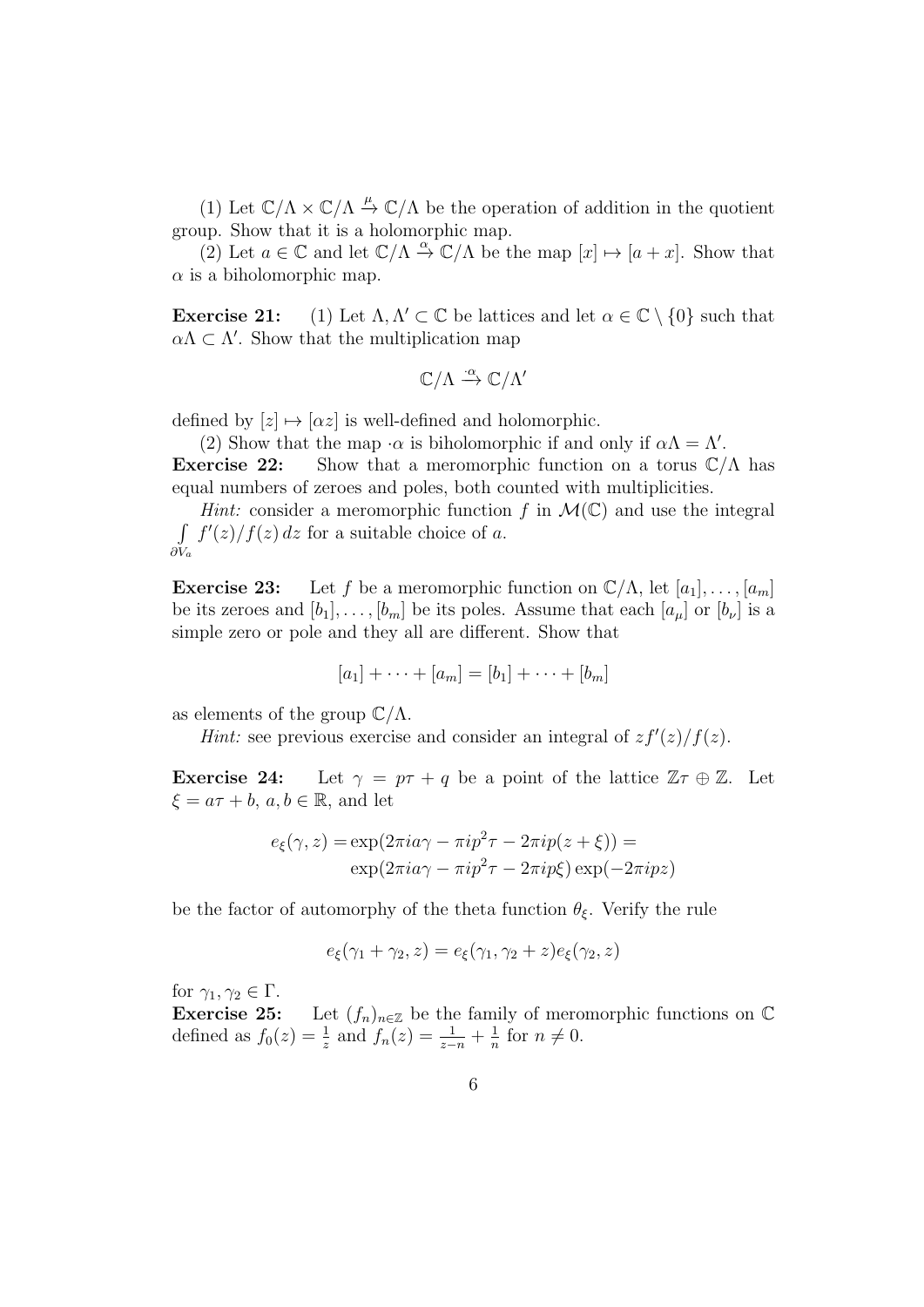(a) Show that  $(f_n)_{n\in\mathbb{Z}}$  is locally uniformly summable over  $\mathbb C$  (choose the exhaustion of  $\mathbb C$  with  $G_n = \{z = x + iy \in \mathbb C | -n < x, y < n\}.$ 

(b) Show that the resulting meromorphic function

$$
f(z) = \frac{1}{z} + \sum_{n \neq 0} \left( \frac{1}{z - n} + \frac{1}{n} \right)
$$

has as principal parts exactly the functions  $\frac{1}{z-n}$ ,  $n \in \mathbb{Z}$ .

(c) Show that f can be written as

$$
f(z) = \frac{1}{z} + \sum_{n \ge 1} \left( \frac{1}{z - n} + \frac{1}{z + n} \right),
$$

with locally uniformly summable family  $(g_n)_{n\geqslant 1}$ ,  $g_n(z) = \frac{1}{z-n} + \frac{1}{z+n}$  $rac{1}{z+n}$ .

(d) Show that  $f(z) = \pi \cot(\pi z)$ . (*Hint*: let  $g(z) = f(z) - \pi \cot(\pi z)$ ; prove that  $g'(z) + g'(z + 1/2) = 4g'(2z)$ and verify that  $g' = 0$  and  $g = 0$ .)

(e) Show that the family  $(\frac{1}{z-n})_{n\in\mathbb{Z}}$  is not locally uniformly summable.

**Exercise 26:** (a) Let  $\mathbb{C}/\mathbb{Z}$  be the quotient group of  $(\mathbb{C}, +)$  modulo the subgroup  $(\mathbb{Z}, +)$ , let  $\mathbb{C}/\mathbb{Z}$  be endowed with the quotient topology. Show in analogy to tori  $\mathbb{C}/\Lambda$  that  $\mathbb{C}/\mathbb{Z}$  is a Riemann surface with natural charts defined by  $\mathbb{C} \stackrel{\pi}{\rightarrow} \mathbb{C}/\mathbb{Z}$ . ( $\mathbb{C}/\mathbb{Z}$  is a cylinder).

(b) The functions  $sin(2\pi z)$ ,  $cos(2\pi z)$ ,  $exp(2\pi z)$  define holomorphic functions on  $\mathbb{C}/\mathbb{Z}$ , and the function  $\cot(\pi z) = \frac{\cos(\pi z)}{\sin(\pi z)}$  defines a meromorphic function on  $\mathbb{C}/\mathbb{Z}$ .

Let  $\Lambda = \mathbb{Z}\omega_1 + \mathbb{Z}\omega_2$  and let  $\wp$  be the Weierstraß function with respect to this lattice. Let

$$
e_1 = \wp\left(\frac{\omega_1}{2}\right), \quad e_2 = \wp\left(\frac{\omega_2}{2}\right), \quad e_3 = \wp\left(\frac{\omega_1 + \omega_2}{2}\right).
$$

**Exercise 27:** (1) The set of zeroes of  $\wp'$  on  $\mathbb{C}/\Lambda$  consists of  $\left[\frac{\omega_1}{2}\right], \left[\frac{\omega_2}{2}\right]$ , and  $[\frac{\omega_1}{2}+\frac{\omega_2}{2}$  $\frac{\omega_2}{2}$ , and these are simple zeroes (of order 1).

**Exercise 28:** (1) Show that  $\wp'(z)^2 = (\wp(z) - e_1)(\wp(z) - e_2)(\wp(z) - e_3)$ .

- (2) Show that  $g_2 = e_1e_2 + e_1e_3 + e_2e_3$ ,  $g_3 = -e_1e_2e_3$ ,  $e_1 + e_2 + e_3 = 0$ .
- (3) Show that  $g_2^3 27g_3^2 = 16(e_1 e_2)^2(e_1 e_3)^2(e_2 e_3)^2$ .